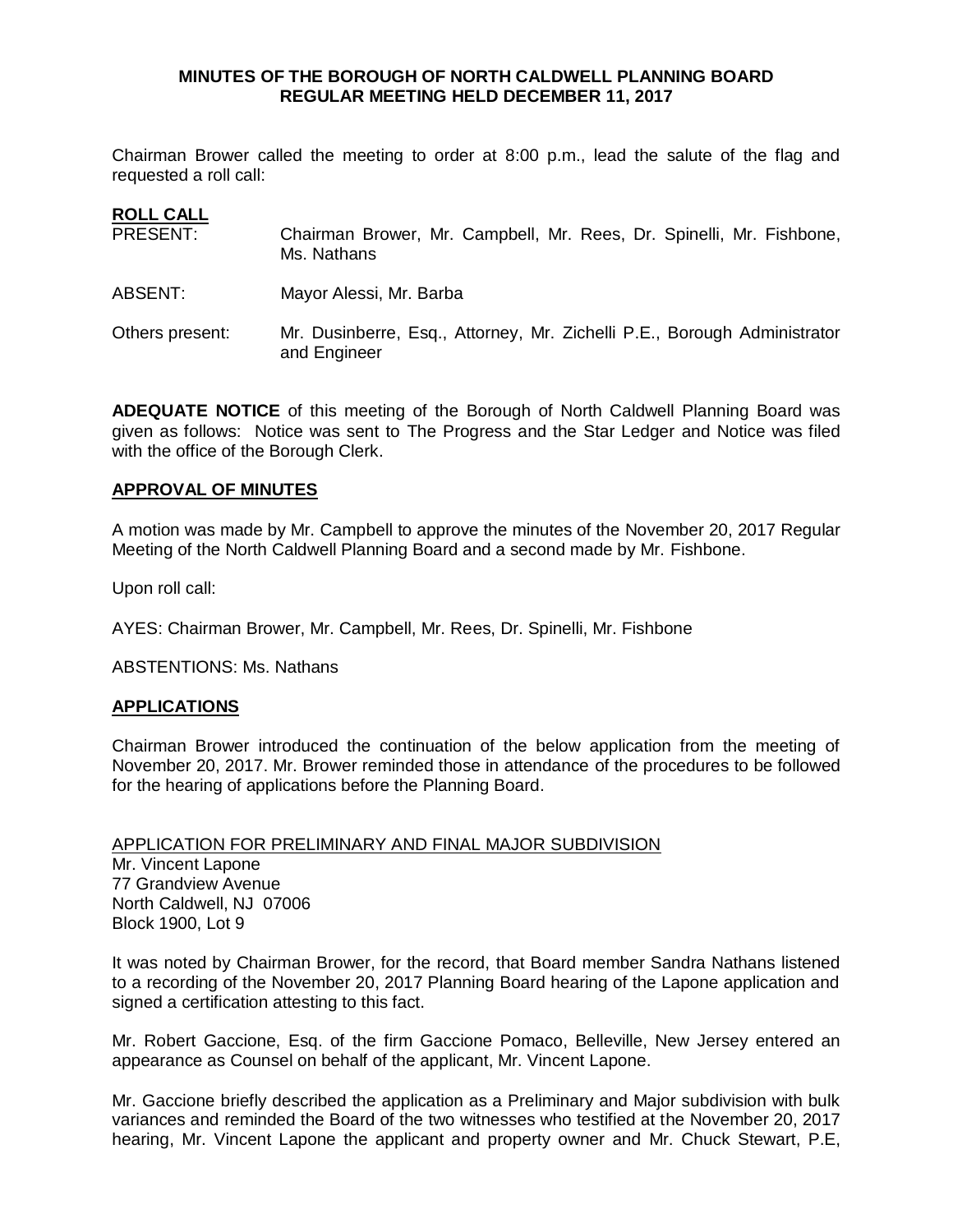P.P., P.L.S. Mr. Gaccione advised that Mr. Stewart has revised plans used for this application and would be called as a witness to describe these amendments. Mr. Peter Steck will be called as a new witness and will testify as a professional planner.

Mr. Chuck Stewart, P.E., P.P., P.L.S. of G.C. Stewart Associates, Inc. 204 Eagle Rock Avenue, Roseland, New Jersey was presented as the first witness of the evening to be heard as both a professional engineer and a professional land surveyor. Mr. Stewart was reminded that he remains under oath from the November 20, 2017 meeting.

Mr. Stewart displayed the following documents for his presentation:

*Major Subdivision Plat, Block 1900 ~ Lot 9, No. 77 Grandview Avenue, Borough of North Caldwell, Essex County, New Jersey*, prepared by Charles J. Stewart, P.E., P.L.S., dated September 25, 2017 and last revised November 28, 2017, 1 sheet.

*Preliminary and Final Major Subdivision, Block 1900 ~ Lot 9, No. 77 Grandview Avenue, Borough of North Caldwell, Essex County, New Jersey*, prepared by Charles J. Stewart, P.E., P.L.S., dated August 21, 2017 and last revised November 28, 2017, 1 sheet.

Mr. Stewart described each plan, noting that the significant changes from the previously submitted plan is the redesignation of the front of the existing dwelling from Grandview Avenue to Squire Hill Road and the resulting changes to the Zoning Requirements table on each plan. The revised Zoning Requirements table now indicates one variance is required for a 22.4' side yard setback vs. the required side yard setback of 25'.

Mr. Stewart distributed to the Board a table titled *Proposed Impervious Coverage Lot 9.01.* This was marked as exhibit A-1.

Mr. Stewart noted that the maximum impervious coverage permitted by North Caldwell is 30%, not 25% as indicated on the Zoning Requirements table. He then described the contents of exhibit A-1.

Chairman Brower invited members of the Board and staff to question the witness.

Mr. Fishbone asked why Mr. Stewart revised the yard designations. Mr. Stewart replied the changes are based on an analysis performed by the applicant's planner, Mr. Steck.

Mr. Gaccione stated that nothing in the Borough Code identifies what is a front yard.

Mr. Dusinberre asked Mr. Stewart if his opinion of what is the front yard of proposed lot 9.01 has changed (Mr. Stewart testified at the November 20, 2017 hearing that in his opinion, the front of proposed lot 9.01 is on Grandview Avenue). Mr. Stewart responded no.

The meeting was opened to the public to question Mr. Stewart on his testimony.

Mr. Ronald Weiss of 6 Squire Hill Road stood to be heard. Mr. Weiss asked if Mr. Stewart was aware of the zoning requirements for the property in question. Mr. Stewart responded he was.

Mr. Peter G. Steck, P.P., 80 Maplewood Avenue, Maplewood, New Jersey was presented as the next witness to be heard as a professional planner. Mr. Steck stated his credentials to the Board and was accepted as a professional witness.

Mr. Steck testified that he examined submittals for the application as well as the Borough zoning requirements and also discussed the application with the applicant's engineer.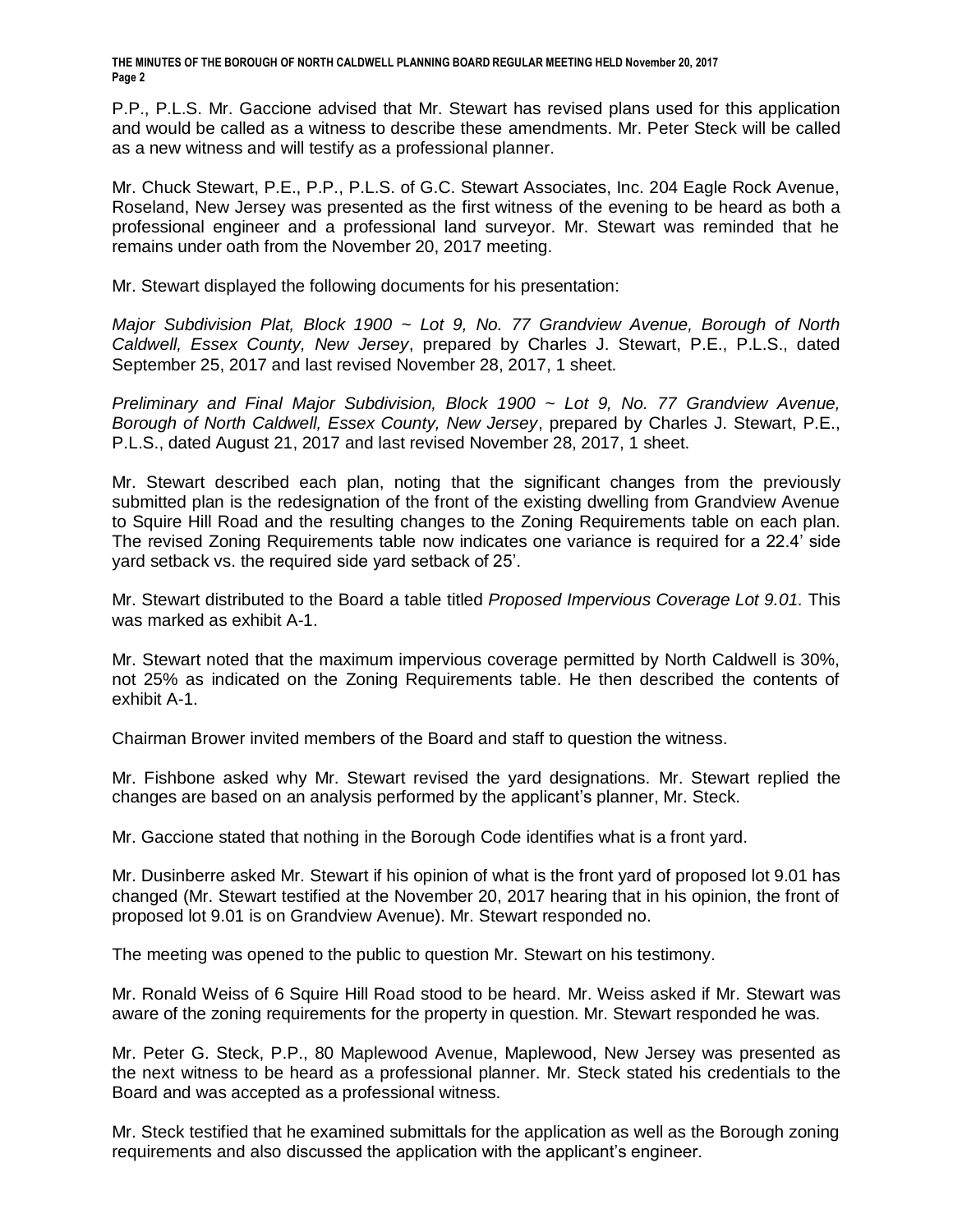Mr. Steck described the subject property as not a perfect rectangle with frontage on Grandview Avenue and Squire Hill Road. The existing dwelling architecturally faces Grandview Avenue. The existing house is located more to the east side of the property and the lot has a gentle slope. The existing house is of brick construction and substantial in nature. The applicant wishes to subdivide the property into two lots and retain the existing house on the property. If the existing house were to be torn down, a conforming two lot subdivision is possible; the applicant is therefore entitled to two conforming lots.

Mr. Steck noted that there is an existing nonconforming setback to the existing house on the Squire Hill Road side and the setback from the Grandview Avenue side is conforming. A nonconforming side yard setback of 22.4' is created by the proposed subdivision.

Mr. Steck testified that he reviewed zoning ordinances of several Essex County municipalities and only West Orange actually defines the front of a house. He further testified that lot shape usually dictates what is considered the front of a house. That is, the shorter dimension of a lot is considered the front. In the instance of this application, the existing structure therefore fronts on Squire Hill Road.

Mr. Steck stated that the location of a front door is not a factor in determining the front of a house, but rather the zoning code and the Borough Code does not define front. The Borough Code only requires corner lots have two front yards. Applying the most common approach for determining the front of the house makes the front the south or the Squire Hill Road side.

The proposed westerly side yard of 22.4' is 2.6' short of the required 25' side yard setback and this deficiency is for only a short section of the existing structure. The proposed subdivision is otherwise 100% conforming to North Caldwell standards.

The requested variance can be justified in two ways. Either as a C(1) or a C(2) variance.

The standard for a C(1) variance is a hardship or practicable difficulty and a preexisting situation can be the basis for a hardship or practicable difficulty. In Mr. Steck's opinion, because the building is preexisting, is a substantial building in good shape, fits well into the neighborhood and has historically been located in and is a part of the neighborhood character and the variance is interior to the subdivision; there is both hardship and practicable difficulties. The variance can therefore be granted with no significant detriment to the public or zoning standards.

An argument can also be made for a C(2) variance, that the public benefits out way the detriments. The public benefit if the house is retained is fewer disturbances by not demolishing the structure.

Mr. Steck stated there are several purposes of the Municipal Land Use Law to allow the house to stay. Mr. Steck cited under [N.J.S.A.] 40:55D-2, purposes e,i,m and n. Mr. Steck then attempted to argue how each purpose applies to the application.

Mr. Steck stated if the Board accepts his definitions of what is the front yard; the only variance is for a 22.4' side yard setback that could be cured by removing a portion of the existing dwelling.

Mr. Steck testified that because there are no proposed changes to the existing structure and the setback variance is interior to the subdivision, the only impact will be on the purchaser of the new lot (9.02).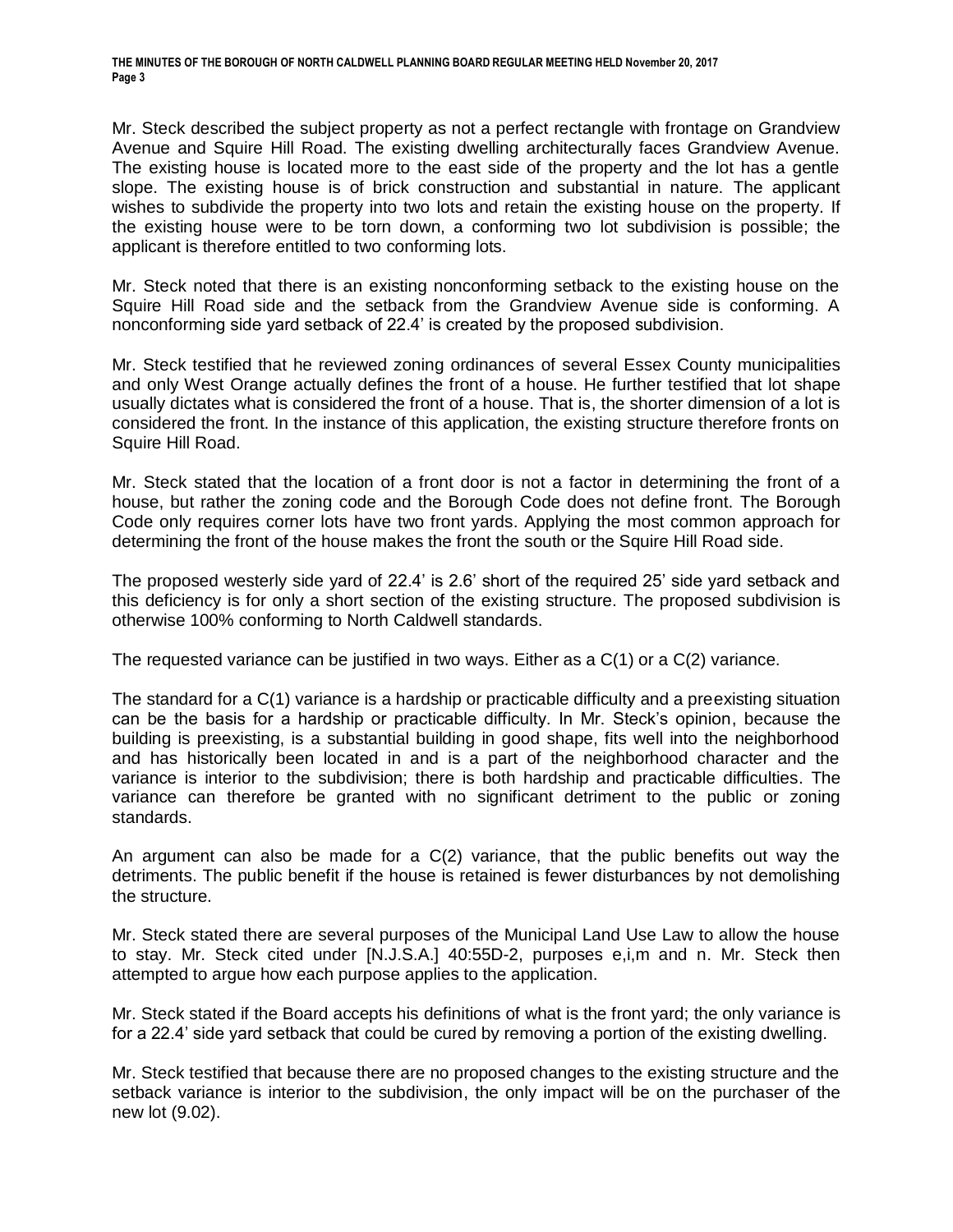Mr. Steck stated that he is confident that the public benefits of granting the variance substantially outweigh the detriments.

Chairman Brower invited members of the Board and staff to question the witness.

Mr. Rees asked for clarification on depth vs. width for determining the front of a corner lot. Mr. Steck responded that the most common method to determine the front of a corner property is to use the shorter dimension. Mr. Rees asked if the front of the existing lot is therefore Grandview Avenue. Mr. Steck confirmed it is.

Mr. Fishbone remarked that much of the argument made by Mr. Steck requires demolition of the existing structure. Mr. Steck responded that the applicant has an absolute right to demolish the house but the applicant would rather not do that. The issue before the Board is if they want one new house or two new houses.

Mr. Fishbone asked if the subdivision line would be drawn the same way if the house was demolished. Mr. Steck responded the line is fine the way it is but it could potentially be shifted.

Mr. Fishbone questioned whether the proposed western side of proposed lot 9.01 is a side or rear lot line. Mr. Steck responded in his opinion, it is a side yard.

Mr. Fishbone asked if the North Caldwell zoning ordinance has any bearing on what is the front or side of a lot. Mr. Steck responded it does not.

Mr. Campbell sought clarification concerning walls, lot width and side yards. Mr. Zichelli provided clarification.

Mr. Fishbone asked if a variance is self-created, is it a hardship. Mr. Steck responded it depends on the circumstances; the current structure is preexisting and therefore constitutes a hardship.

Mr. Fishbone asked if the application is good planning. Mr. Steck responded that good planning is an abstract thing and is dependent on local zoning ordinances.

Mr. Fishbone questioned whether the hardship is a result of the placement of the proposed subdivision line and not the existing dwelling. Mr. Steck stated in his opinion the preexistence of a dwelling is often accepted as a practicable difficulty.

Mr. Dusinberre asked Mr. Steck if he listened to a recording of the November 20, 2017 hearing. Mr. Steck responded he had not.

Mr. Dusinberre asked if the basis of Mr. Steck's testimony is therefore based on a review of the revised plans and conversations with the engineer and applicant. Mr. Steck replied yes.

Mr. Dusinberre asked Mr. Steck if he is aware that the applicant testified the existing house has a Grandview Avenue address and faces Grandview Avenue. Mr. Steck responded he was not aware of the testimony but is aware of those facts.

Mr. Dusinberre asked if the Borough ordinance requires two front yards for a corner lot with a front yard and a facing yard. Mr. Steck acknowledged the distinction. Mr. Dusinberre asked the purpose for the distinction. Mr. Steck did not know.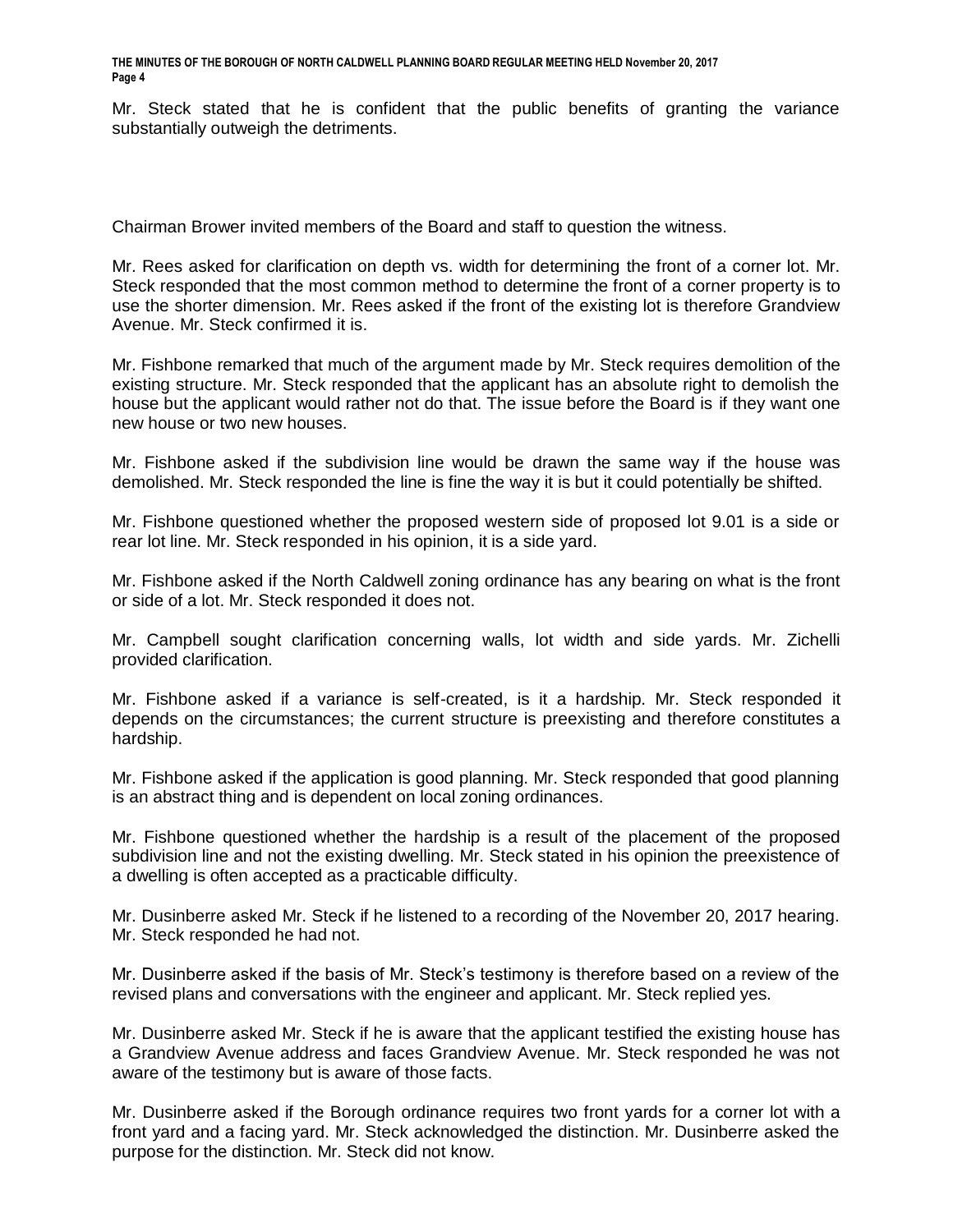Mr. Dusinberre asked Mr. Steck if he read other sections of the Borough ordinance relating to front yards. Mr. Steck said yes and the ordinances do not provide a definition for front yard.

Mr. Dusinberre asked for confirmation from Mr. Steck that he does not use location of a front door as the determining factor for identifying the front yard. Mr. Steck confirmed this.

Mr. Dusinberre referred to the Borough ordinance making reference to a principle building's orientation and asked which way the existing dwelling is facing. Mr. Steck said, architecturally the property faces Grandview Avenue. He then stated again that the applicant could tear down the house and be entitled to two lots.

Mr. Dusinberre asked Mr. Steck why he does not recognize the reality of what is there and request variance relief based on the existing dwelling fronting on Grandview Avenue. Mr. Steck responded if the applicant is entitled to two new lots, is it not better to keep the existing dwelling? The only impact of the proposed variance is to the interior of the development.

Mr. Dusinberre asked if it was then not just a question of degrees. Mr. Steck responded yes.

Mr. Dusinberre asked if the western line were a rear lot line rather than side line, would a lot depth variance be required. Mr. Steck responded not necessarily.

Mr. Dusinberre said the North Caldwell ordinance states that frontage is a function of the orientation of the principle building and is not the existing dwelling oriented towards Grandview Avenue? Mr. Steck responded the orientation could be changed by gaining building permits.

Mr. Steck again stated the choice before the Board is whether they want one or two new houses.

Mr. Dusinberre asked if the proposed subdivision line is angled to maximize the side yard setback while maintaining lot square footage. Mr. Steck responded the lot line is the result of the location of the existing dwelling.

Mr. Brower asked if it is known if any portion of lot 19 was given for the construction of Squire Hill Road. If it was, then there are issues with using Squire Hill Road as the front of the house. One issue is the house was constructed with the Squire Hill Road side as a side yard with no intention of it ever being a front yard. Only the construction of Squire Hill Road creates the potential for a second front yard.

Mr. Steck responded that he does not know the history of how Squire Hill Road was constructed.

Mr. Brower stated that the builder of the house placed it where it is and the hardship was created by this placement. Mr. Steck argued that this is not a self-created hardship.

Mr. Brower advised Mr. Steck that although he testified that only proposed lot 9.02 would be affected by the granting of a side yard variance, outdoor living activities on the existing patio by future owners of proposed lot 9.01 would be very close to the property line thus affecting residents of lot 9.01 as well.

Mr. Brower asked if the proposed subdivision could be adjusted to bring the subdivision into conformity. Mr. Steck stated the subdivision line was created to accommodate both lot size requirements and the existing house.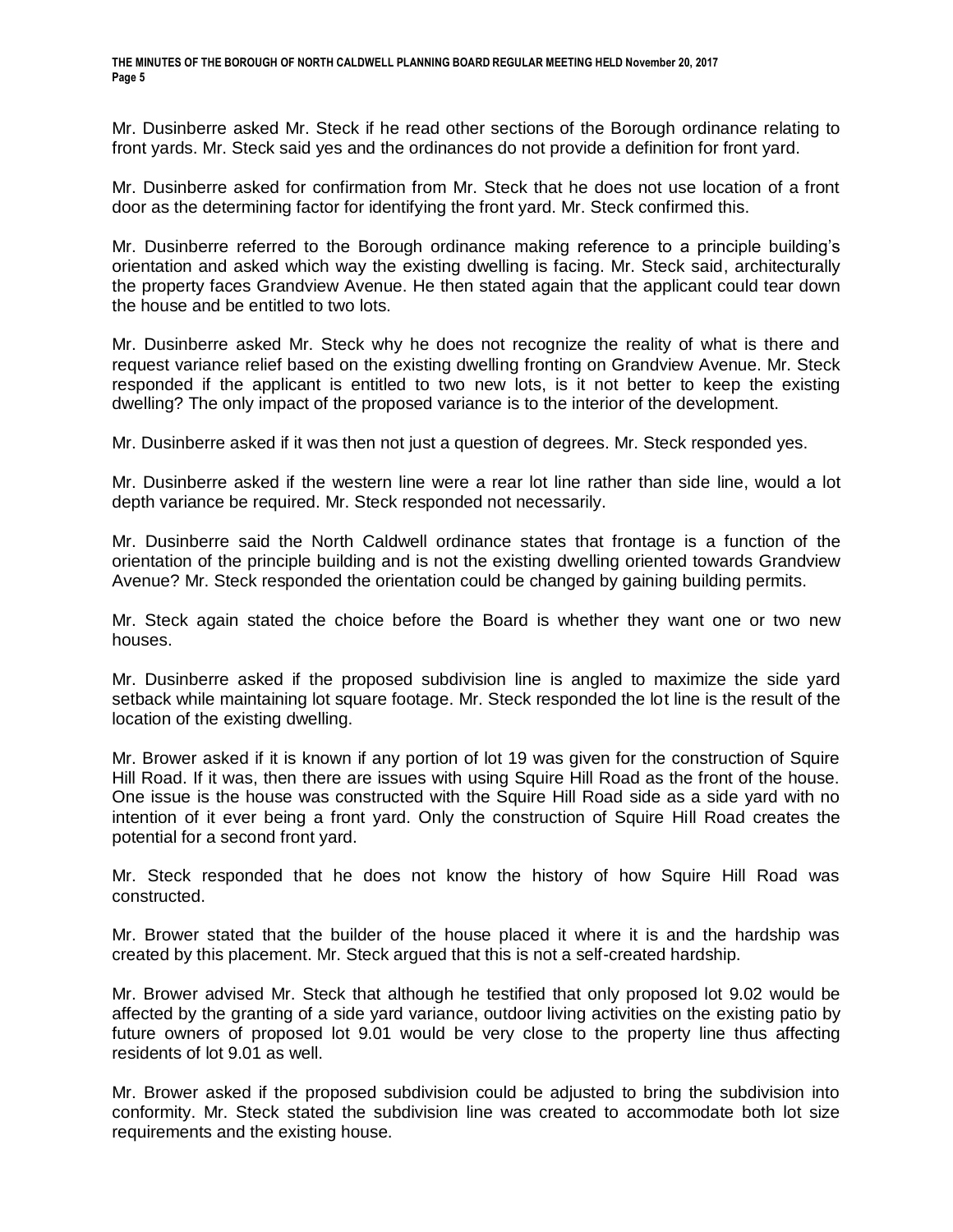The meeting was opened to the public to question Mr. Steck on his testimony.

Mr. Ronald Weiss of 6 Squire Hill Road stood to be heard. Mr. Weiss asked if Mr. Steck was aware that air conditioning units are not permitted in a front yard. Mr. Steck responded such ordinances are typically recent and that air conditioning placement may not have been regulated when they were installed.

Mr. Weiss asked if the proposed interior lot (9.02) should have relief because of the requested side yard setback on lot 9.01. Mr. Steck responded that proposed lot 9.02 would be fully conforming and that he never suggested this lot should be entitled to any relief.

There were no further questions from the public.

Mr. Gaccione advised the Board that he had no further witnesses.

Chairman Brower opened the meeting for public statements.

Mr. Rees inquired if the existing stone wall, patio and BBQ might require setback variances. Mr. Zichelli responded that the patio and wall do not, but the BBQ could be considered a structure and therefore be treated as an accessory structure.

Mr. Ronald Weiss of 6 Squire Hill Road stood to be heard and was sworn in. Mr. Weiss stated that one does not need to be a planner or architect to know the front of the existing structure is on Grandview Avenue and the current common lot line between 77 Grandview Avenue and his property is the rear line for 77 Grandview Avenue.

Mr. Evan Carpenter of 5 Squire Hill Road stood to be heard and was sworn in. Mr. Carpenter thanked the Board for their efforts. He stated that the front of the subject property can be determined by looking at it. Development will make the neighborhood denser and he and his neighbors prefer open spaces and bigger lots.

Mr. Gaccione offered to have the BBQ removed if it is an issue.

Mr. Brower questioned whether the Board could grant an approval if the air conditioning units are in violation of existing Borough Code. Mr. Gaccione offered to move the units if they are an issue.

Mr. Gaccione gave a summary of the application. He advised that two conforming lots could be created if the existing structure were to be removed. The relief sought is for 2.6' so that the existing structure can remain. The proposed subdivision is in conformance except for the 2.6' of setback and the variance only affects the proposed interior lot. The existing setback to Squire Hill Road is a preexisting nonconforming condition. He then restated the C(1) and C(2) variance arguments for granting relief.

Dr. Spinelli stated that the entire argument made by Mr. Steck is predicated on the front of the existing house facing Squire Hill Road. If the Board does not agree that the house fronts Squire Hill Road, then other variances are required.

Mr. Rees stated that the concrete patio and BBQ are now in the rear of the existing property.

Mr. Fishbone stated that it cannot be ignored that the North Caldwell ordinance does address the principle structure in its definitions of yards.

Mr. Campbell believes the front of the house faces Grandview Avenue.